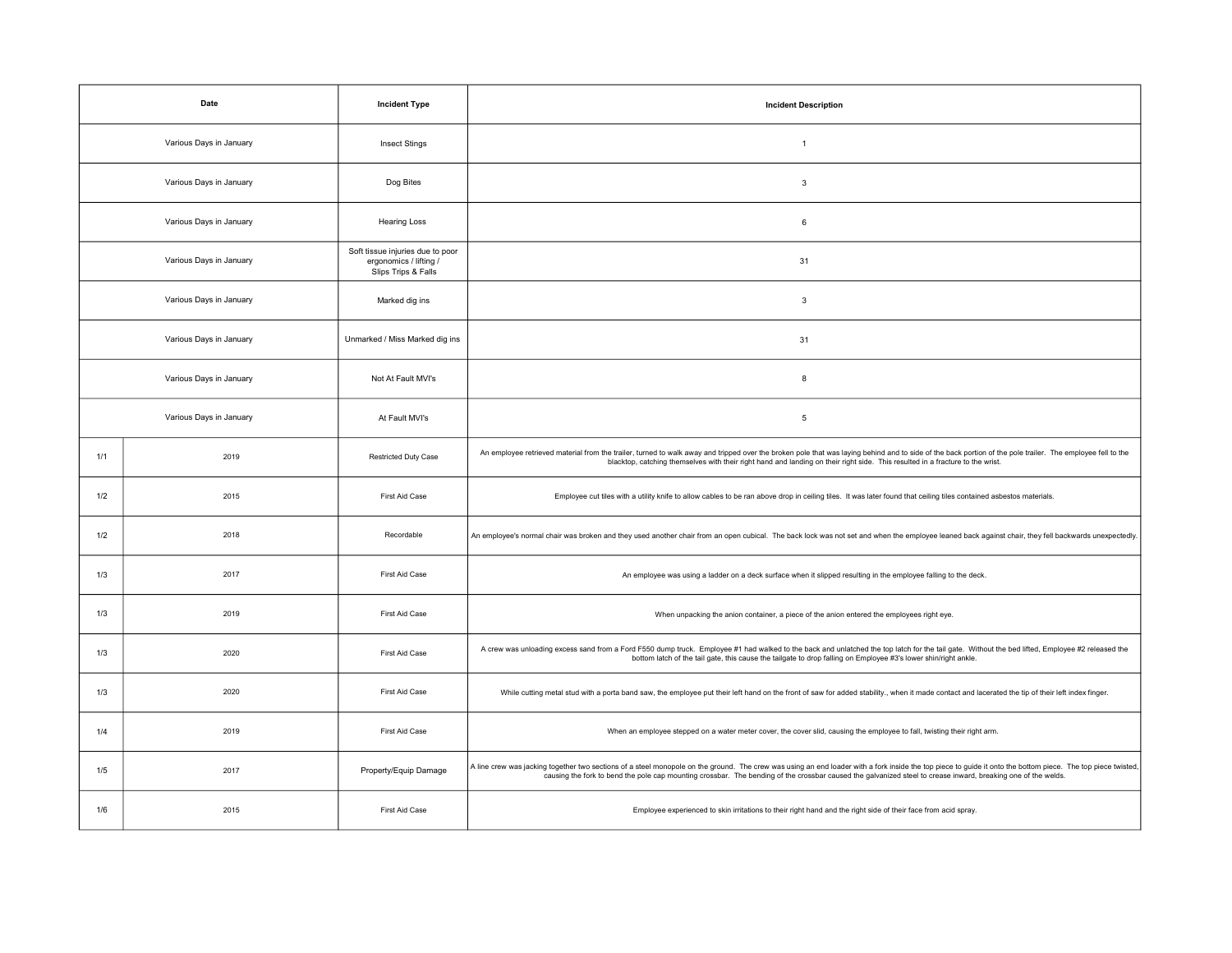| 1/7  | 2015 | <b>First Aid Case</b> | An employee slipped on ice while exiting the job trailer and received abrasions to their hands.                                                                                                                                                                                                                                                                                                                                                                                                                                                                                                                                                                                                                                                                                                                                                                                                                                                                                                                                                                                                                  |
|------|------|-----------------------|------------------------------------------------------------------------------------------------------------------------------------------------------------------------------------------------------------------------------------------------------------------------------------------------------------------------------------------------------------------------------------------------------------------------------------------------------------------------------------------------------------------------------------------------------------------------------------------------------------------------------------------------------------------------------------------------------------------------------------------------------------------------------------------------------------------------------------------------------------------------------------------------------------------------------------------------------------------------------------------------------------------------------------------------------------------------------------------------------------------|
| 1/7  | 2018 | First Aid Case        | The employee inadvertently ran their finger across a broken bushing while working on it, resulting in a laceration to their fingers.                                                                                                                                                                                                                                                                                                                                                                                                                                                                                                                                                                                                                                                                                                                                                                                                                                                                                                                                                                             |
| 1/7  | 2019 | Recordable            | An employee was using a self-controlled, portable, hand powered hydraulic ram jack that slipped and struck it's operator in the forehead. The tool struck the worker above their safety glasses and below the<br>brim of their hardhat. The impact occurred as a result of the ram's head "losing purchase" between two jacking points while in a horizontal orientation. As tension built between the ram and the nut being<br>removed the jacking head became liberated from its work position. Upon ejection the tool struck the worker in the head knocking the hardhat from the workers head.                                                                                                                                                                                                                                                                                                                                                                                                                                                                                                               |
| 1/7  | 2020 | First Aid Case        | An employee was returning to their vehicle, jogging up an incline, slipped and strained their left calf.                                                                                                                                                                                                                                                                                                                                                                                                                                                                                                                                                                                                                                                                                                                                                                                                                                                                                                                                                                                                         |
| 1/7  | 2020 | First Aid Case        | An employee had spacer in a press under pressure when it suddenly sprung from the press and struck the employee in the right rib area.                                                                                                                                                                                                                                                                                                                                                                                                                                                                                                                                                                                                                                                                                                                                                                                                                                                                                                                                                                           |
| 1/7  | 2020 | Recordable            | Two employees had a backrest-and-forks assembly for a skid steer in the bed of a 3/4ton pickup truck with the forks pointed towards the cab. To unload the assembly they began sliding it backwards, by<br>hand, onto the tailgate. The assembly was pulled far enough that its center of gravity allowed it to tilt back and fall off the tailgate and land on the ground with the forks pointed to the air. In doing so it struck<br>one employee on their left knee causing them to lose their balance, landing on their right elbow. The initial injury was thought to be limited to a scraped knee and scraped elbow requiring no more than self-<br>administered first aid. The following morning the employee woke up with numbness in their right index, middle, and ring fingers along with discomfort and limited range of motion in their right shoulder.<br>Over the next several weeks the discomfort and limited range of motion had improved, but had not subsided. The employee underwent an MRI and it was determined that they had a torn right labrum that<br>will require surgery to repair. |
| 1/8  | 2018 | Restricted Duty Case  | While walking towards the work area to inspect a hose; the employee encountered a slick spot of ice which caused them to slip and fall, resulting in a twisted right ankle and falling to the ground striking<br>their left side                                                                                                                                                                                                                                                                                                                                                                                                                                                                                                                                                                                                                                                                                                                                                                                                                                                                                 |
| 1/8  | 2018 | First Aid Case        | An employee was walking back to their truck to hook up a trailer. The employee slipped on the grassy slope due to thawing conditions and mud on their boots, causing bruising to the right side of their<br>body                                                                                                                                                                                                                                                                                                                                                                                                                                                                                                                                                                                                                                                                                                                                                                                                                                                                                                 |
| 1/8  | 2020 | Primary Outage        | The crew was using a take up reel and old static wire (3-#7) to pull rope in for new wire pull from rope rig at opposite end of pull. The crew was about nine spans into pull when the old static wire and rope<br>fell into 4 kV under build causing an unplanned outage. Brake rod adjuster failed causing wire to free wheel down into 4 kV under build circuit.                                                                                                                                                                                                                                                                                                                                                                                                                                                                                                                                                                                                                                                                                                                                              |
| 1/9  | 2015 | First Aid Case        | Employee received a laceration to their right hand index finger when contact was made with expanded metal.                                                                                                                                                                                                                                                                                                                                                                                                                                                                                                                                                                                                                                                                                                                                                                                                                                                                                                                                                                                                       |
| 1/9  | 2018 | First Aid Case        | The employee got out of the passenger side of the truck to make sure load was secure. While walking around the truck and trailer, the employee stepped awkwardly on curb, rolling their left ankle.<br>Employee was taken off site to be checked and the x-ray showed no fracture, first aid only.                                                                                                                                                                                                                                                                                                                                                                                                                                                                                                                                                                                                                                                                                                                                                                                                               |
| 1/9  | 2018 | First Aid Case        | The employee stepped in a hole/rut in a field while performing a visual circuit inspection and sprained their left knee.                                                                                                                                                                                                                                                                                                                                                                                                                                                                                                                                                                                                                                                                                                                                                                                                                                                                                                                                                                                         |
| 1/9  | 2019 | First Aid Case        | An employee was walking backwards, lost situational awareness, and backed into a section of razor wire causing a laceration on their back.                                                                                                                                                                                                                                                                                                                                                                                                                                                                                                                                                                                                                                                                                                                                                                                                                                                                                                                                                                       |
| 1/10 | 2017 | I WA                  | An employee was using a 15 foot extension ladder to trim tree limbs and set up the side rail of ladder up 3-4 inches above the tree limb to be trimmed. The employee used a small rope to secure the side<br>rail of the ladder to the tree limb and began to cut the limb on the opposite side of the ladder from the tree. When the limb raised up after it was cut and the rope slid off the limb. The employee rode the<br>ladder to the ground resulting in a right ankle sprain.                                                                                                                                                                                                                                                                                                                                                                                                                                                                                                                                                                                                                           |
| 1/10 | 2019 | Recordable            | While locating a bad cable, the employee stepped in a hidden depression and felt pain in their right knee and ankle.                                                                                                                                                                                                                                                                                                                                                                                                                                                                                                                                                                                                                                                                                                                                                                                                                                                                                                                                                                                             |
| 1/12 | 2015 | First Aid Case        | Employee was walking around their company truck, slipped on the ice and hit their elbow on the cab of the truck.                                                                                                                                                                                                                                                                                                                                                                                                                                                                                                                                                                                                                                                                                                                                                                                                                                                                                                                                                                                                 |
| 1/12 | 2015 | Property/Equip Damage | While unloading mats in the substation, frozen mats shifted when being separated and fell off the delivery truck causing top mat to strike the fence surrounding the unloading area.                                                                                                                                                                                                                                                                                                                                                                                                                                                                                                                                                                                                                                                                                                                                                                                                                                                                                                                             |
| 1/12 | 2017 | First Aid Case        | An employee was working in a ditch that was dug to be used jointly for the installation of gas and electric facilities. The electric conduit had been installed in the bottom of ditch and the employee was<br>standing in the ditch spreading padding material over electric conduit in preparation of gas main installation. While turning to move along the ditch, the employees left foot got hung up on something in ditch<br>twisting their left knee.                                                                                                                                                                                                                                                                                                                                                                                                                                                                                                                                                                                                                                                     |
| 1/12 | 2018 | First Aid Case        | After emptying a load from the dump truck, the employee exited the truck to verify the emptiness of the bed. Upon doing so the employee tripped over a frozen chunk of dirt, falling and receiving a<br>laceration on the left hip                                                                                                                                                                                                                                                                                                                                                                                                                                                                                                                                                                                                                                                                                                                                                                                                                                                                               |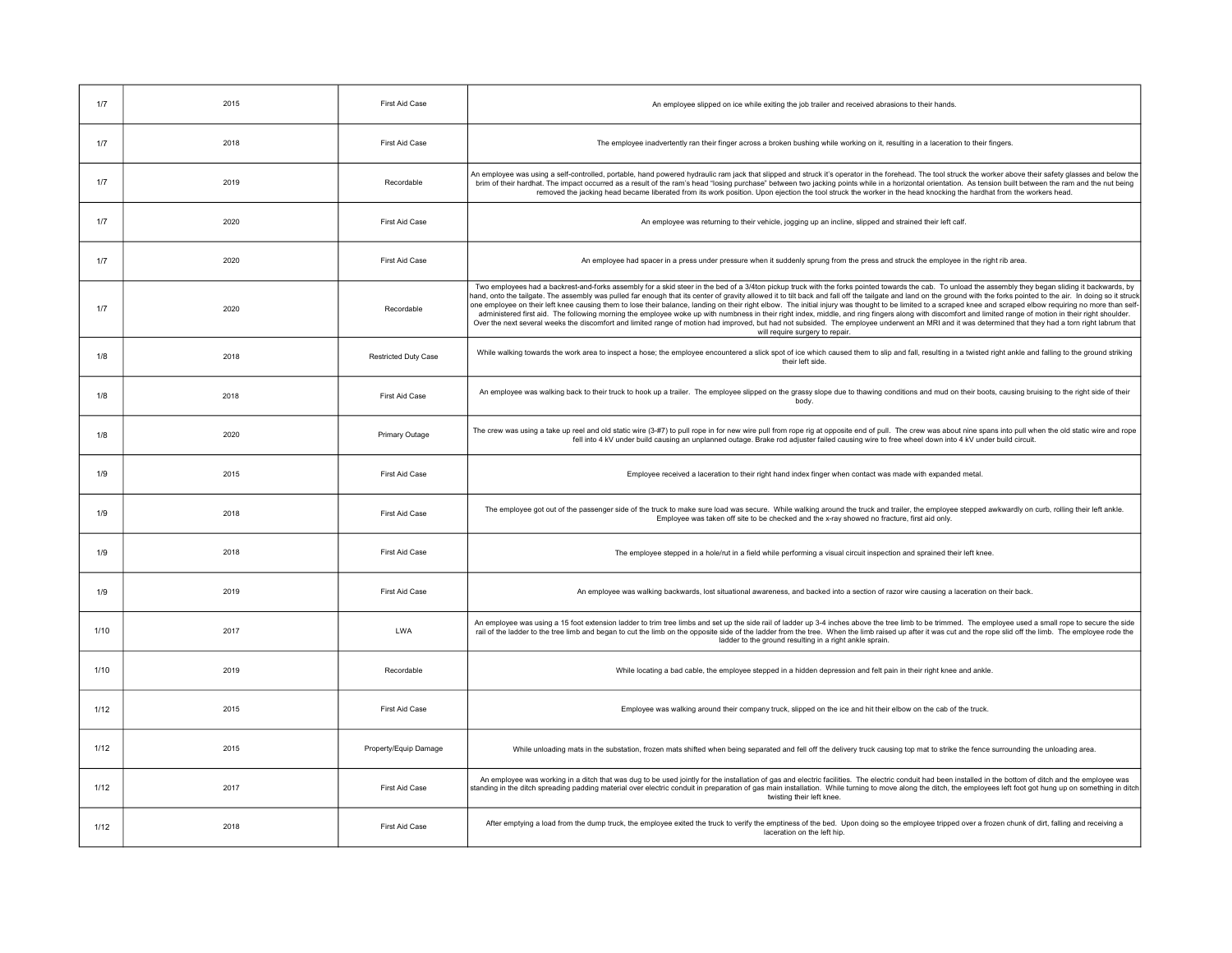| 1/13 | 2015 | <b>LWA</b>                  | An employee slipped on ice and fell down while walking on job site.                                                                                                                                                                                                                                                                                                                                                                                                                                                                                                                                                                                                                                                                                                                                                                                                                                                                                                         |
|------|------|-----------------------------|-----------------------------------------------------------------------------------------------------------------------------------------------------------------------------------------------------------------------------------------------------------------------------------------------------------------------------------------------------------------------------------------------------------------------------------------------------------------------------------------------------------------------------------------------------------------------------------------------------------------------------------------------------------------------------------------------------------------------------------------------------------------------------------------------------------------------------------------------------------------------------------------------------------------------------------------------------------------------------|
| 1/14 | 2019 | First Aid Case              | As a result of refreezing conditions, an employee slipped on ice in the office parking lot.                                                                                                                                                                                                                                                                                                                                                                                                                                                                                                                                                                                                                                                                                                                                                                                                                                                                                 |
| 1/14 | 2019 | LWA                         | A large span of heavy wire fell over the edge of the cross arm and as the employee tried to pull it up, they felt pain in their left should and wrist. The employee suffered a full tear in their shoulder and<br>needed to be surgically repaired.                                                                                                                                                                                                                                                                                                                                                                                                                                                                                                                                                                                                                                                                                                                         |
| 1/14 | 2020 | Property/Equip Damage       | A substation crew was placing stone surfacing using a GPS dozer. The dozer blade moved up and came into contact with a switch handle causing the handle to break as well as the ground mats.                                                                                                                                                                                                                                                                                                                                                                                                                                                                                                                                                                                                                                                                                                                                                                                |
| 1/15 | 2018 | <b>Restricted Duty Case</b> | An employee was walking to a manhole, stepped in a hidden depression and rolled their right ankle.                                                                                                                                                                                                                                                                                                                                                                                                                                                                                                                                                                                                                                                                                                                                                                                                                                                                          |
| 1/15 | 2019 | First Aid Case              | An employee was walking on snow covered ground to assist another employee when they stepped in a snow covered hole, fell to the ground, and experienced pain in their right knee.                                                                                                                                                                                                                                                                                                                                                                                                                                                                                                                                                                                                                                                                                                                                                                                           |
| 1/15 | 2019 | First Aid Case              | An employee was removing snow and ice off of a meter base when they heard a noise from above. When the employee looked up, a piece of ice/snow fell and hit them above their safety glasses.                                                                                                                                                                                                                                                                                                                                                                                                                                                                                                                                                                                                                                                                                                                                                                                |
| 1/15 | 2019 | First Aid Case              | An employee was stepping back to remove their ladder, when they slipped on a trap covered with snow and strained their back.                                                                                                                                                                                                                                                                                                                                                                                                                                                                                                                                                                                                                                                                                                                                                                                                                                                |
| 1/15 | 2019 | Property/Equip Damage       | A crew was moving dead ends from and old structure to a new structure, along with building jumpers to reheat a distribution line. After completing the scope of work, two employees then were retiring the<br>old pole by notching approximately 3' from the ground and pushing it over. One employee was in the air in a bucket while the other was making the cut from the ground. When the employee on the ground<br>made the first front cut, the employee in the air realized it wasn't going to fall the direction intended and tried stopping the cut. The employee on the ground did not hear the employee in the air, because of<br>the running chainsaw and other outside noise and continued cutting. The employee in the air had hands on the pole and tried pushing it south, but the pole twisted and headed in the east direction. The<br>pole deflected off the boom and ended up falling northeast striking the driver's side rear bumper bending it down. |
| 1/15 | 2020 | First Aid Case              | An employee, wearing Level 4 cut resistant gloves, was picking up old porcelain insulators from the right of way. One of the insulators was broken and had sharp edges. The employee placed their left<br>hand under one of the broken pieces to lift it up, not seeing that they had placed it on a sharp porcelain edge. The porcelain cut through the leather and also the Kevlar lining on their left hand ring finger,<br>resulting in a small cut to the finger. The employee cleaned the cut with an alcohol wipe and placed a band aid over it, first aid only.                                                                                                                                                                                                                                                                                                                                                                                                     |
| 1/16 | 2015 | <b>Utility Damage</b>       | An employee driving a bucket truck was pulling into a private driveway and caught a low hanging cable TV wire with top of the truck.                                                                                                                                                                                                                                                                                                                                                                                                                                                                                                                                                                                                                                                                                                                                                                                                                                        |
| 1/16 | 2020 | Property/Equip Damage       | While mowing the ROW using a mulching attachment, a sewer manhole cover and frame was hit and damaged. The sewer manhole was on the ROW and was not located before work began and was<br>hidden under vegetation and top soil pushed up around it.                                                                                                                                                                                                                                                                                                                                                                                                                                                                                                                                                                                                                                                                                                                          |
| 1/17 | 2017 | <b>Restricted Duty Case</b> | An employee caught their right hand between the ground rod driver and the ground rod, while driving a ground rod.                                                                                                                                                                                                                                                                                                                                                                                                                                                                                                                                                                                                                                                                                                                                                                                                                                                           |
| 1/17 | 2017 | Recordable                  | An employee was picking up cones and while attempting to turn, their left foot became stuck in 2-3 inches of mud; resulting in a pop an sharp pain in their left knee.                                                                                                                                                                                                                                                                                                                                                                                                                                                                                                                                                                                                                                                                                                                                                                                                      |
| 1/17 | 2018 | Recordable                  | An employee was using a battery powered portable band saw to cut a 2 inch piece of 1/8 inch by 1 1/2 inch flat AI stock. The flat AI stock was sliding down in the vise and the employee removed their left<br>hand from saw and placed under stock to prevent further movement. When the blade of saw cut through the AI stock, it also cut the employees left thumb.                                                                                                                                                                                                                                                                                                                                                                                                                                                                                                                                                                                                      |
| 1/17 | 2019 | First Aid Case              | While walking in parking lot an employee slipped on the ice from snow that had melted during the day but refroze overnight.                                                                                                                                                                                                                                                                                                                                                                                                                                                                                                                                                                                                                                                                                                                                                                                                                                                 |
| 1/17 | 2019 | Primary Outage              | Workers were "macking" out a cut out to replace with new one. After the new cut out was installed Employee1 was holding the mechanical jumper as Employee 2 was using a cordless impact to tighten the<br>bolt on the bottom of the cut out where the wire attaches. Employee 1's arm was preventing the Employee 2 from going straight onto the nut so they changed the angle of the impact. In doing so, the<br>impact made contact between the cut out and the cut out L- Bracket. The pole ground coming off the pole going to the arrestor was tucked in along the cut out and had contact with L- bracket making a<br>contact with the bracket which resulted in an unplanned outage do to a phase to ground contact.                                                                                                                                                                                                                                                 |
| 1/17 | 2019 | First Aid Case              | As the employee was attempting to direct the pole into the hole, the operator of the digger derrick closed the pole holding claws, located at the tip of the derrick boom. As the pole claws were closed, the<br>pole top was pulled back towards the boom cradle, causing the bottom of the pole to lunge away for the boom, and strike the injured employee on the side and top of their left foot. The employee notified<br>their supervisor and continued working while experiencing minor pain. The following morning, the employee notified their supervisor their condition, which was swelling and bruising on top of the foot. The<br>employee was examined by a medical professional and released without restrictions or further treatment.                                                                                                                                                                                                                      |
| 1/18 | 2017 | First Aid Case              | An employee was trying to free a pin from a dolly, in a dolly rack, with their left hand and their right hand was on the wheel. When the pin came free, the swing gate part of the dolly moved down along the<br>wheel, striking the employees right thumb.                                                                                                                                                                                                                                                                                                                                                                                                                                                                                                                                                                                                                                                                                                                 |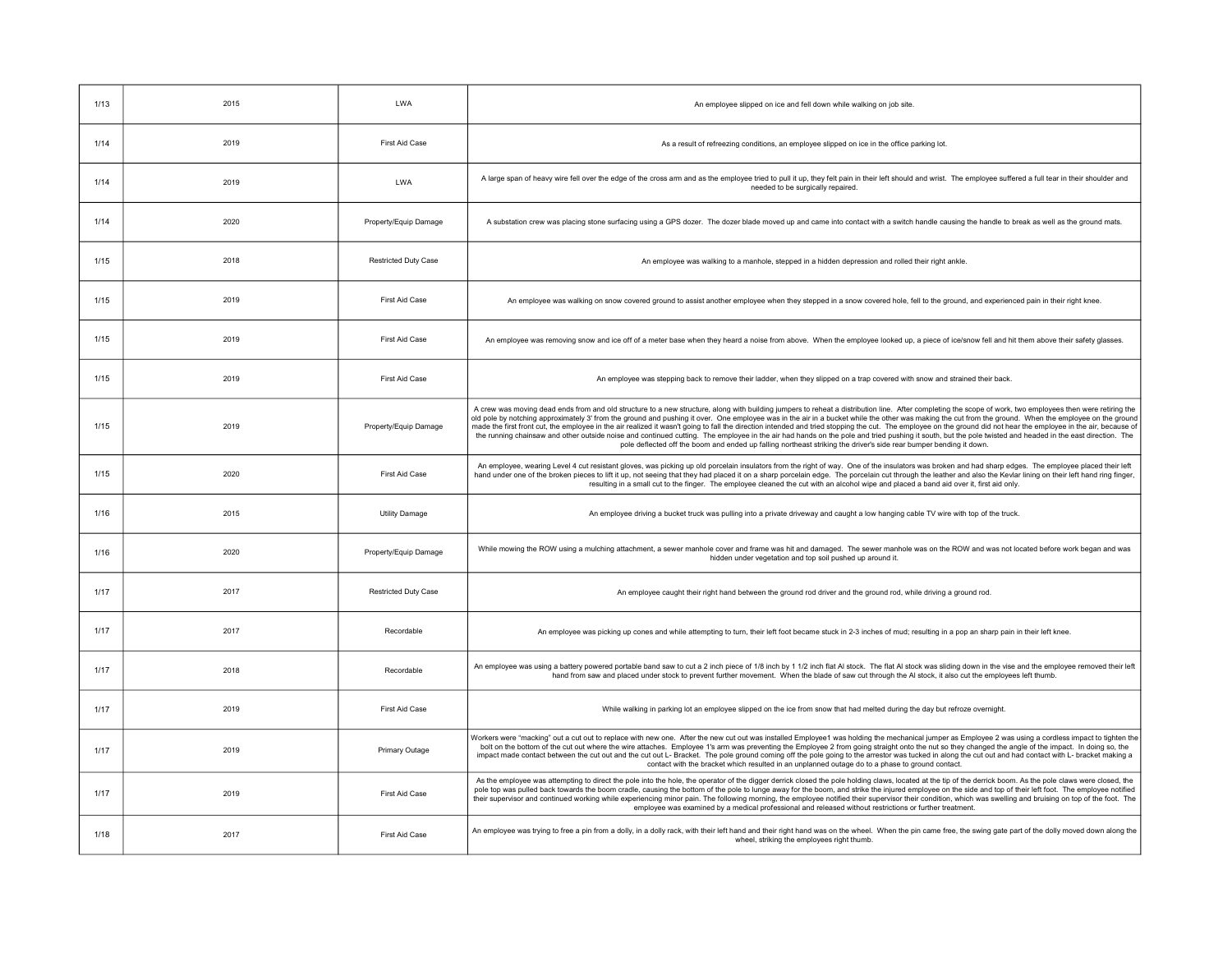| 1/18 | 2018 | Motor Vehicle Incident (MVI) | While driving at a low speed, a tool became dislodged from its holder on top of the truck and slid forward. The driver abruptly stopped and began backing, to avoid running over the tool. While backing, the<br>driver backed into a vehicle behind the truck.                                                                                                                                                                                                                                                                        |
|------|------|------------------------------|----------------------------------------------------------------------------------------------------------------------------------------------------------------------------------------------------------------------------------------------------------------------------------------------------------------------------------------------------------------------------------------------------------------------------------------------------------------------------------------------------------------------------------------|
| 1/18 | 2019 | First Aid Case               | An employee, not wearing gloves, was using a box cutter to create a secure packaging for a part. The employee got their finger in the line of fire and cut their finger tip, requiring on site first aid treatment.                                                                                                                                                                                                                                                                                                                    |
| 1/18 | 2019 | Property/Equip Damage        | While traveling down the access road right of way, the concrete truck partially loaded, 6 yards, sustained a broken leaf spring and an axel displacement when the truck left the matted road and shifted to the<br>soft ground. No injuries.                                                                                                                                                                                                                                                                                           |
| 1/19 | 2015 | First Aid Case               | Employee slipped, fell and hit their elbow on the concrete.                                                                                                                                                                                                                                                                                                                                                                                                                                                                            |
| 1/19 | 2018 | First Aid Case               | An employee was checking circuits for grounds and accidently placed their test set on hot 13.8 kV conductor.                                                                                                                                                                                                                                                                                                                                                                                                                           |
| 1/19 | 2020 | <b>Restricted Duty Case</b>  | The employee was ascending the stairs, tripped and fell forward on the grating.                                                                                                                                                                                                                                                                                                                                                                                                                                                        |
| 1/20 | 2015 | First Aid Case               | Employee received burns to their fingers for 120 volt AC source.                                                                                                                                                                                                                                                                                                                                                                                                                                                                       |
| 1/21 | 2015 | First Aid Case               | Employee struck themselves in the left thumb while using a hammer.                                                                                                                                                                                                                                                                                                                                                                                                                                                                     |
| 1/21 | 2020 | First Aid Case               | Two employees were working together, opening an air break when it stopped suddenly. This caused the pipe handle to bounce up, striking one of the employees in the left hand; injuring their left hand<br>arm up to elbow.                                                                                                                                                                                                                                                                                                             |
| 1/21 | 2020 | First Aid Case               | An employee got out of the vehicle to help the driver back up. When they went behind the vehicle to get to the driver's side; the employee slipped on ice and fell to the ground, injuring their chest, knee and<br>wrist                                                                                                                                                                                                                                                                                                              |
| 1/21 | 2020 | First Aid Case               | When the employee stepped back from handing the material to their coworker, they tripped backwards and hit their head on the floor.                                                                                                                                                                                                                                                                                                                                                                                                    |
| 1/21 | 2020 | <b>Restricted Duty Case</b>  | The employee was stepping down from their truck bed when their foot slipped off the bottom step. The employee went straight down with all their weight onto their left heel.                                                                                                                                                                                                                                                                                                                                                           |
| 1/21 | 2020 | <b>Restricted Duty Case</b>  | The employee walking to start their truck, lost their balance on the ice and twisted their right knee, but did not fall                                                                                                                                                                                                                                                                                                                                                                                                                |
| 1/21 | 2020 | <b>Restricted Duty Case</b>  | The employee was unbolting a manway lid for media removal, using hi-torq to break the nuts loose. The employee placed their hand in a position that allowed their right pinky finger to get caught between<br>the torque wrench and an adjacent nut on the manway lid, resulting in a laceration                                                                                                                                                                                                                                       |
| 1/21 | 2020 | Recordable                   | The employee entered an office to make a phone call. As they attempted to sit down, the chair rolled away causing a loss of balance, resulting in the employee falling to the floor striking their head.                                                                                                                                                                                                                                                                                                                               |
| 1/22 | 2018 | First Aid Case               | An employee was descending the steps when their toe caught, they lost their balance and fell down steps.                                                                                                                                                                                                                                                                                                                                                                                                                               |
| 1/22 | 2019 | First Aid Case               | While carrying a roll of guy wire, an employee slipped on a snowy/icy area and fell to the concrete on their knees.                                                                                                                                                                                                                                                                                                                                                                                                                    |
| 1/22 | 2019 | Property/Equip Damage        | An employee was driving inside a substation to the control enclosure, but the road was blocked due to other work. While the employee was turning around, they drove over a concrete foundation and bent<br>the anchor bolts.                                                                                                                                                                                                                                                                                                           |
| 1/23 | 2017 | Primary Outage               | Two employees were in a bucket cutting a blivet in a 69 kV line with hot-sticks. One employee was controlling the phase they were working on with a hot stick and the second employee was utilizing hot-<br>cutters to cut the conductor. During the process of cutting the conductor, a large arc flash occurred at the cut point, the conductor subsequently released from the hot-shoe and dropped down across the<br>12KV hot crossing. An unplanned outage was involved, but fortunately no injuries or property damage occurred. |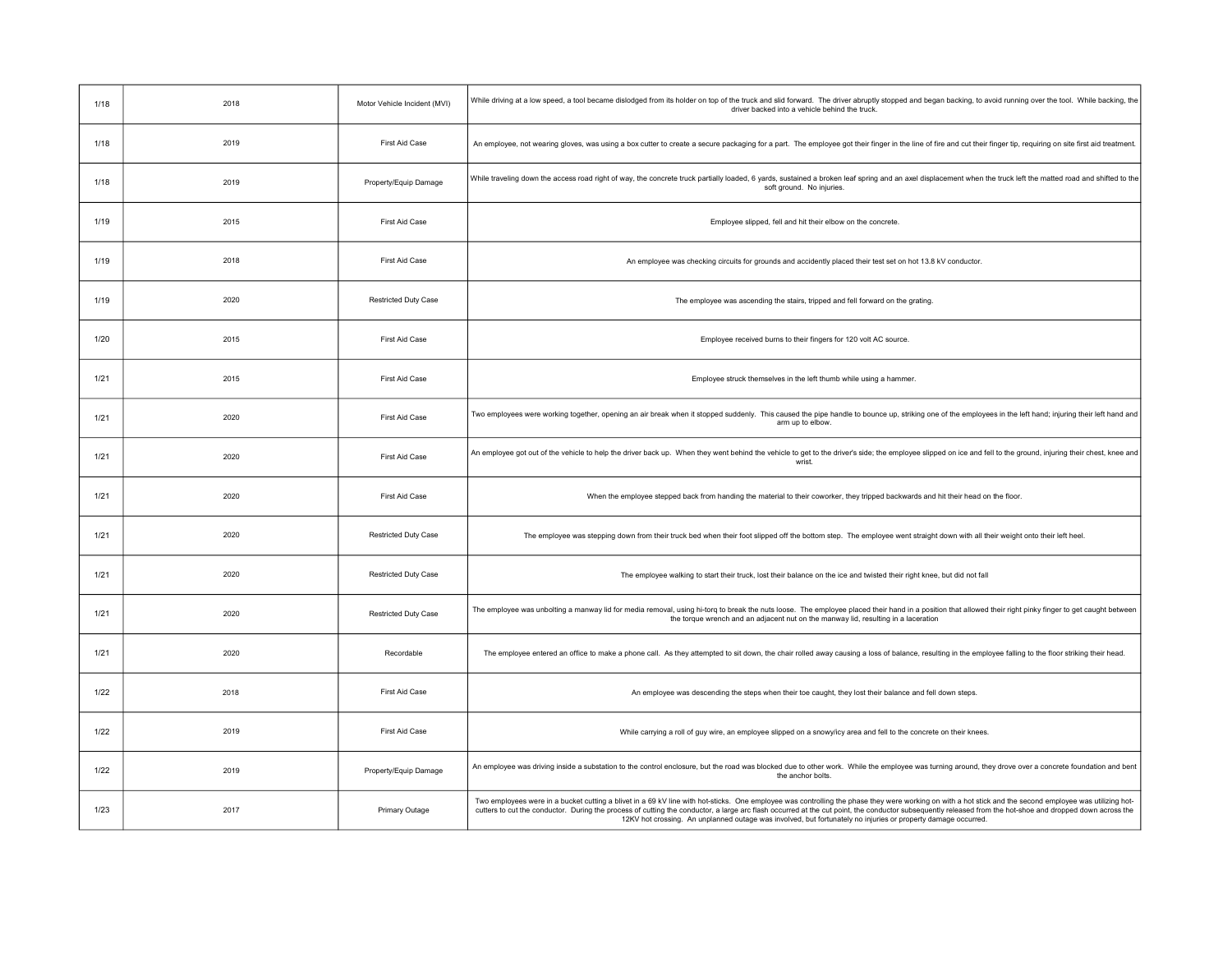| 1/23 | 2018 | <b>LWA</b>                   | An employee was removing large wood chunks out of a tree, by setting a rigging line in a large lead 18" in diameter. As the wood was being lowered, the chunk slid off lead and caused the rigging lead to<br>fail at the tree union. The rigging lead came down and made contact with bucket operator and wedge into tree. The operator was able to lower bucket but was complaining of neck and back pain.<br>Employee was taken to hospital for evaluation, all test came back negative, but was prescribed a prescription for the pain and a day off work.                                                |
|------|------|------------------------------|---------------------------------------------------------------------------------------------------------------------------------------------------------------------------------------------------------------------------------------------------------------------------------------------------------------------------------------------------------------------------------------------------------------------------------------------------------------------------------------------------------------------------------------------------------------------------------------------------------------|
| 1/23 | 2018 | First Aid Case               | Employee was working in a dusty environment when they began to notice a slight discomfort in their right eye. The employee used an eye flush station to attempt to remove the foreign body, but was<br>unsuccessful. The employee was then transported to an ophthalmologist where foreign body was successfully removed. Employee returned to work the same day with no restrictions or follow up visits.                                                                                                                                                                                                    |
| 1/23 | 2019 | First Aid Case               | An employee bent over to tighten a connection when their left leg slipped in the snow and mud; causing them to twist their left leg and knee.                                                                                                                                                                                                                                                                                                                                                                                                                                                                 |
| 1/23 | 2020 | First Aid Case               | An employee slipped on the icy surface and fell on their right knee and right elbow                                                                                                                                                                                                                                                                                                                                                                                                                                                                                                                           |
| 1/23 | 2020 | <b>Restricted Duty Case</b>  | The employee was canting a wood pole when a chunk of pole broke away causing the employee to fall backward, landing on their right ankle.                                                                                                                                                                                                                                                                                                                                                                                                                                                                     |
| 1/24 | 2017 | Primary Outage               | A crew replacing structures was floating the 3/8" steel static to make space for the new structures. As a crewmember was loosening the mounting plate bolts; the static wire came loose and fell into the 4kv<br>under build mid-span. Upon investigation, the 3/8" steel static was rusted in half under the mounting plate.                                                                                                                                                                                                                                                                                 |
| 1/24 | 2020 | First Aid Case               | An employee was using a dead blow hammer to hit the gate arm ten times and on the tenth hit; they got their finger between the gate arm and the hammer.                                                                                                                                                                                                                                                                                                                                                                                                                                                       |
| 1/26 | 2017 | Recordable                   | A tree trimming crew was in the process of trimming out a tree that had a single phase primary running through the middle of it. An employee was on the ground, out of the drop zone, observing the trimme<br>in the bucket. A dead stub broke out of the tree underneath of the lines. As it was dropping it glanced off of a lower limb and shot out towards the employee who was observing. The stub contacted the<br>brim of the employees' hard hat smashing their safety glasses down on the bridge of their nose, causing a laceration on the bridge of their nose and underneath their eye brow.      |
| 1/26 | 2017 | First Aid Case               | An employee was walking and stepped into a hole covered with leaves, straining their left knee.                                                                                                                                                                                                                                                                                                                                                                                                                                                                                                               |
| 1/26 | 2018 | First Aid Case               | An employee was removing the last bolt in the bolted flange for wall-blower, when a flash over of steam was released from the piping. The employee was wearing a long sleeve cotton shirt and leather<br>gloves but received a burn to left forearm.                                                                                                                                                                                                                                                                                                                                                          |
| 1/27 | 2015 | Motor Vehicle Incident (MVI) | An employee was backing and using a spotter on the passenger side, but took their eyes off the spotter to watch another vehicle pulling out of an alley. While their attention was diverted, they backed into a<br>parked vehicle. The spotter was attempting to stop him.                                                                                                                                                                                                                                                                                                                                    |
| 1/27 | 2017 | Recordable                   | An employee was grinding brush in the alley, feeding the chipper with an arm load of brush from the left side of the chipper. After feeding it, the employee turned toward the brush being fed when a piece of<br>brush that was going through the chipper whipped toward the employee striking them on the left side of the upper lip. The employee received a tetanus shot and four stitches in upper lip.                                                                                                                                                                                                  |
| 1/27 | 2020 | First Aid Case               | The employee was descending a short set of metal stairs; lost their footing and fell, landing on their left hand and left knee.                                                                                                                                                                                                                                                                                                                                                                                                                                                                               |
| 1/28 | 2019 | First Aid Case               | An employee stepped out of their truck and slipped on ice, hidden by a water puddle. As they fell, the employee bumped the back of their hard hat / head on the truck step.                                                                                                                                                                                                                                                                                                                                                                                                                                   |
| 1/29 | 2018 | First Aid Case               | While placing material in the bed of a pickup truck, loose material in the bed flew up and hit the employee below their safety glasses causing an abrasion below left eye.                                                                                                                                                                                                                                                                                                                                                                                                                                    |
| 1/29 | 2019 | First Aid Case               | An employee was descending a ladder when their harness tie off hook became lodged. As the employee continued descending, the hook sprang loose under tension and stuck the employee.                                                                                                                                                                                                                                                                                                                                                                                                                          |
| 1/29 | 2020 | Recordable                   | Two employees were picking up brush to be chipped. As one Employee 1 picked up an armful of brush, the end of one of the limbs contacted Employee 2. The limb hit Employee 2's cheek and slid under<br>their safety glasses and into their. Employee 1 was diagnosed with two scratches on the eye, given prescription antibiotic eye drops, and returned to work.                                                                                                                                                                                                                                            |
| 1/29 | 2020 | Primary Outage               | An employee was mowing backwards downhill on the right of way, when the brakes failed. The machine continued backwards, bumped a poles guy wire, resulting in an outage due to phase to phase<br>contact.                                                                                                                                                                                                                                                                                                                                                                                                     |
| 1/29 | 2020 | Primary Outage               | The crew was in the process of setting an 85' Class-2 pole and noticed that the hole was slightly too deep and needed to winch up to correct. While the operator was winching up the pole claws came open<br>releasing the pole. This caused the pole to contact the existing H-Structures spar arm as it slid towards the energized 138KV line, resulting in a flash over and tripping the line. No damage to the wire and<br>no injuries. The investigation determined that the operator inadvertently activated the pole claw release lever with their left cuff or sleeve as they winched up on the pole. |